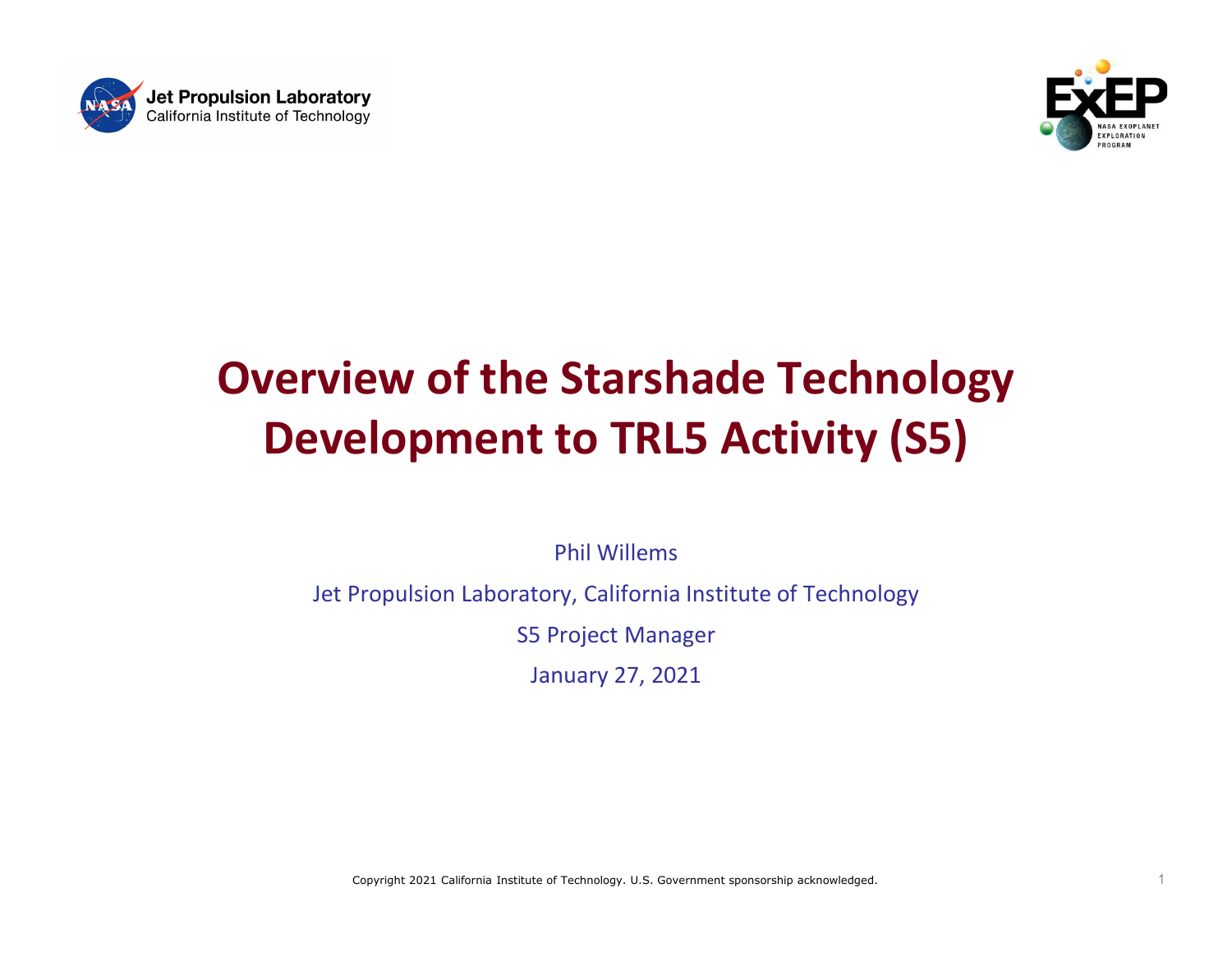

- A Brief History of NASA Starshade Development<br>pically develops technology for exoplanet observations **A Brief History of NASA Starshade Development**<br>• NASA typically develops technology for exoplanet observations<br>through a competed grant program known as SAT (Strategic<br>Astrophysics Technology)\* through a competed grant program known as SAT (Strategic Astrophysics Technology)\* A Brief History of NASA Starshade Development<br>
MASA typically develops technology for exoplanet observations<br>
through a competed grant program known as SAT (Strategic<br>
Astrophysics Technology)\*<br>
– Grants are made to close A Brief History of NASA Starshade Development<br>
MASA typically develops technology for exoplanet observations<br>
through a competed grant program known as SAT (Strategic<br>
Astrophysics Technology)<sup>\*</sup><br>
– Grants are made to clos A Brief History of NASA Starshade Development<br>
NASA typically develops technology for exoplanet observations<br>
through a competed grant program known as SAT (Strategic<br>
Astrophysics Technology)\*<br>
– Grants are made to close
	- is available at https://apd440.gsfc.nasa.gov/tech\_gap\_priorities.html
	-
	- a decade
- NASA typically develops technology for exoplanet observations<br>through a competed grant program known as SAT (Strategic<br>Astrophysics Technology)\*<br> $-$  Grants are made to close technology gaps identified by NASA ApD; list<br> approach to ensure that technology gaps can be closed in a mutually consistent way: – Grants are made to close technology gaps identified by NASA ApD<sub>,</sub><br>is available at https://apd440.gsfc.nasa.gov/tech\_gap\_priorities.ht<br>– Much coronagraph technology development is funded in this way<br>– Starshade technolog – Much coronagraph technology development is funded in this way<br>
– Starshade technology development was funded through SAT for about<br>
a decade<br>
Starshade technology development requires a more integrated<br>
approach to ensur Starshade technology development was funded throug<br>a decade<br>arshade technology development requires a more<br>oproach to ensure that technology gaps can be clos<br>utually consistent way:<br>Optical shapes that deeply suppress star
	- mechanically robust in space
	-

<sup>2</sup> \* Formerly known as TDEM (Technology Development for Exoplanet Missions)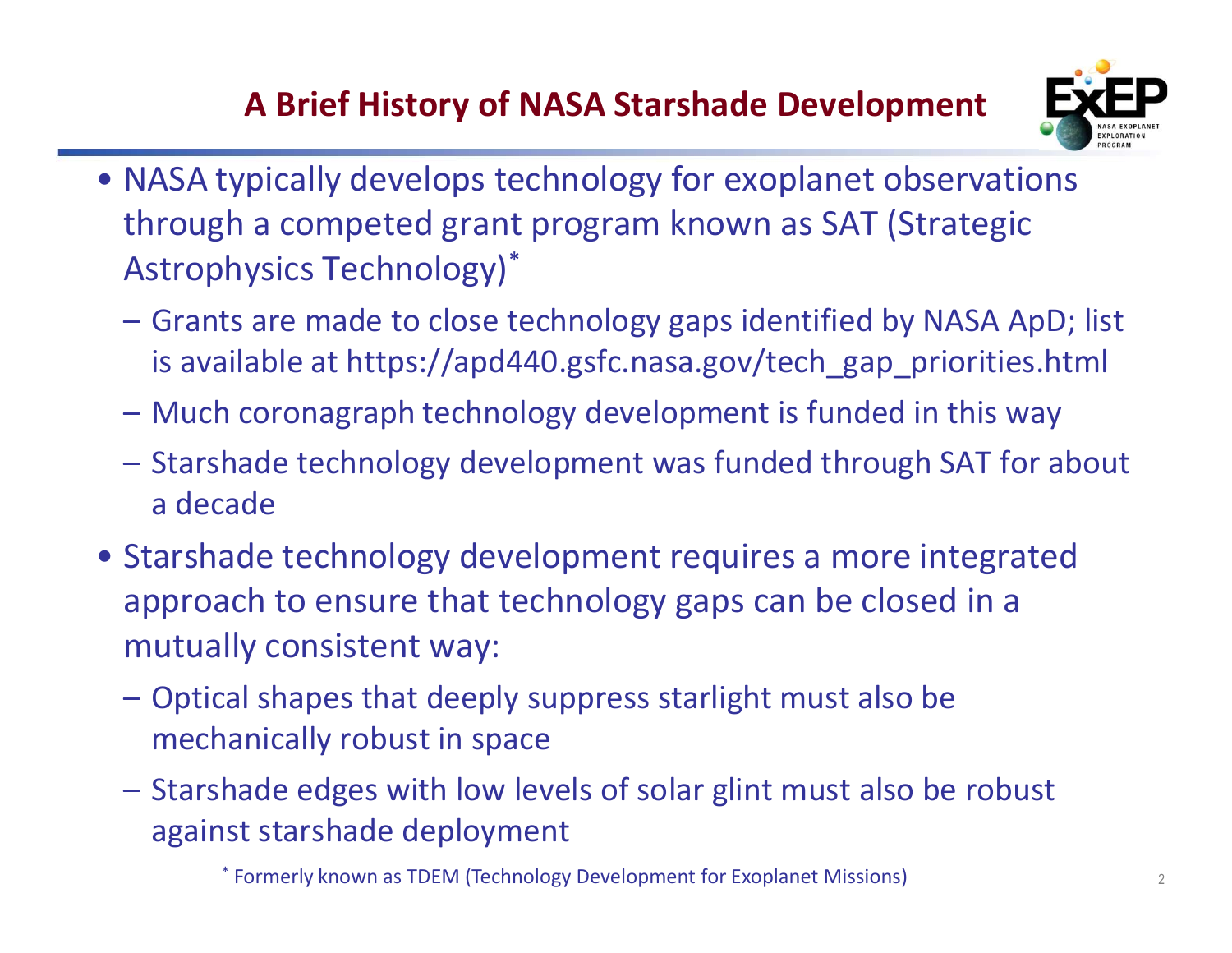

Birth and Status of S5<br>
In 2018, NASA combined most of its starshade technology<br>
development into a directed activity called S5<br>
• Closes, in a mutually consistent, system-engineered approach, the development into a directed activity called S5

- **Birth and Status of S5**<br>  **Closes, in a mutually consistent, system-engineered approach, the**<br>
three technology gaps to starshade missions:<br>
 Formation flying (gap closed in 2019) **Birth and Status of S5**<br>**EXEP**<br>2018, NASA combined most of its starshade technology<br>evelopment into a directed activity called S5<br>Closes, in a mutually consistent, system-engineered approach, the<br>three technology gaps to **Birth and Status of S5**<br>2018, NASA combined most of its starshade the<br>evelopment into a directed activity called S5<br>Closes, in a mutually consistent, system-engin<br>three technology gaps to starshade missions:<br>- Formation f **EXEM**<br>
2018, NASA combined most of its starshade technology<br>
evelopment into a directed activity called S5<br>
Closes, in a mutually consistent, system-engineered approach, the<br>
three technology gaps to starshade missions:<br> scattered from starshade itself
	-
	-
	-
- 2018, NASA combined most of its starshade tech<br>evelopment into a directed activity called S5<br>Closes, in a mutually consistent, system-enginee<br>three technology gaps to starshade missions:<br>- Formation flying (gap closed in 2 Fraction and a directed activity called S5<br>• Closes, in a mutually consistent, system-engineered approach, there technology gaps to starshade missions:<br>– Formation flying (gap closed in 2019)<br>– Starlight suppression, both Deceleration and an economy cance of the consequence of closes, in a mutually consistent, system-engineered approach, the three technology gaps to starshade missions:<br>
- Formation flying (gap closed in 2019)<br>
- Starlight s NASA's instruction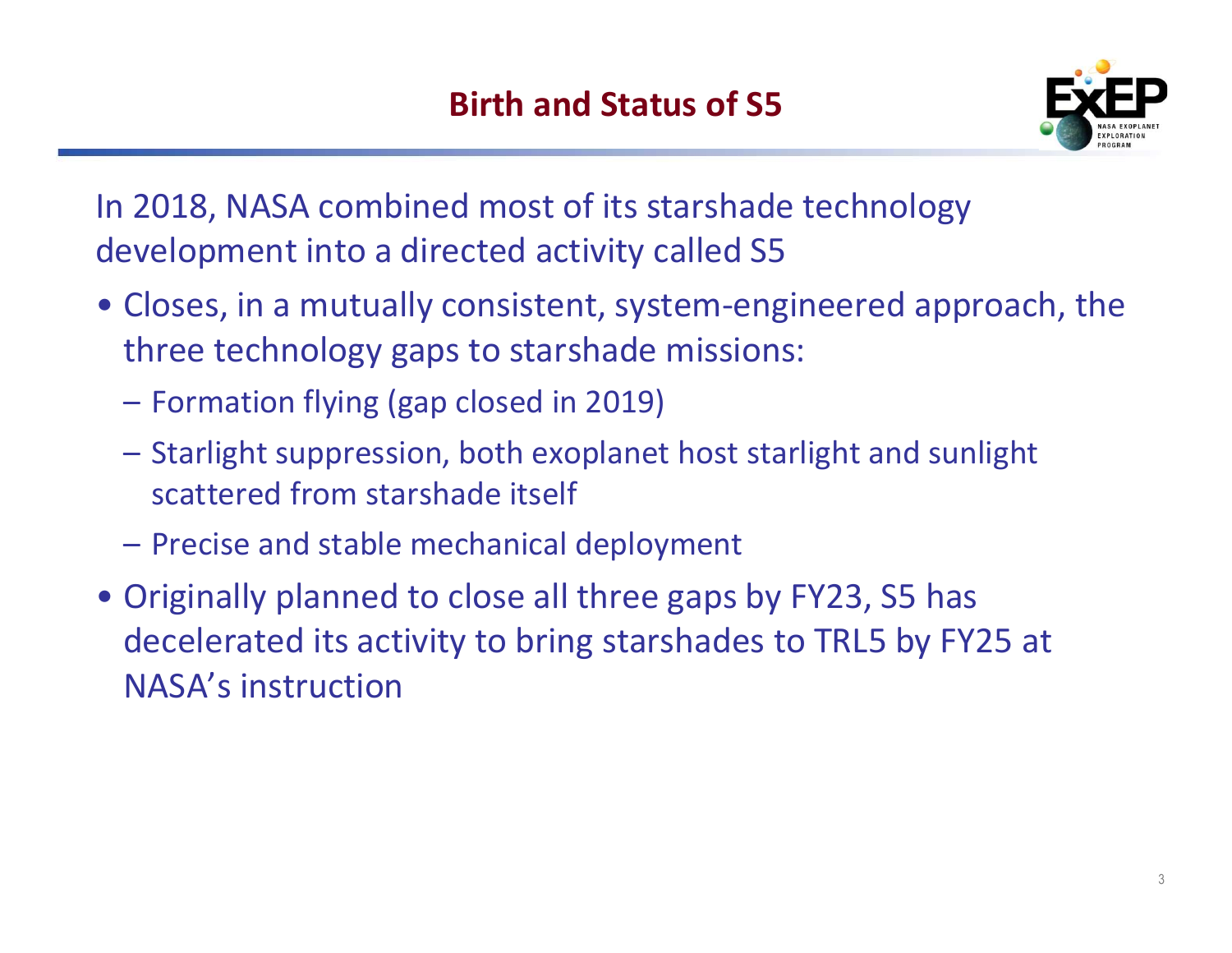## S5 Noise Budget



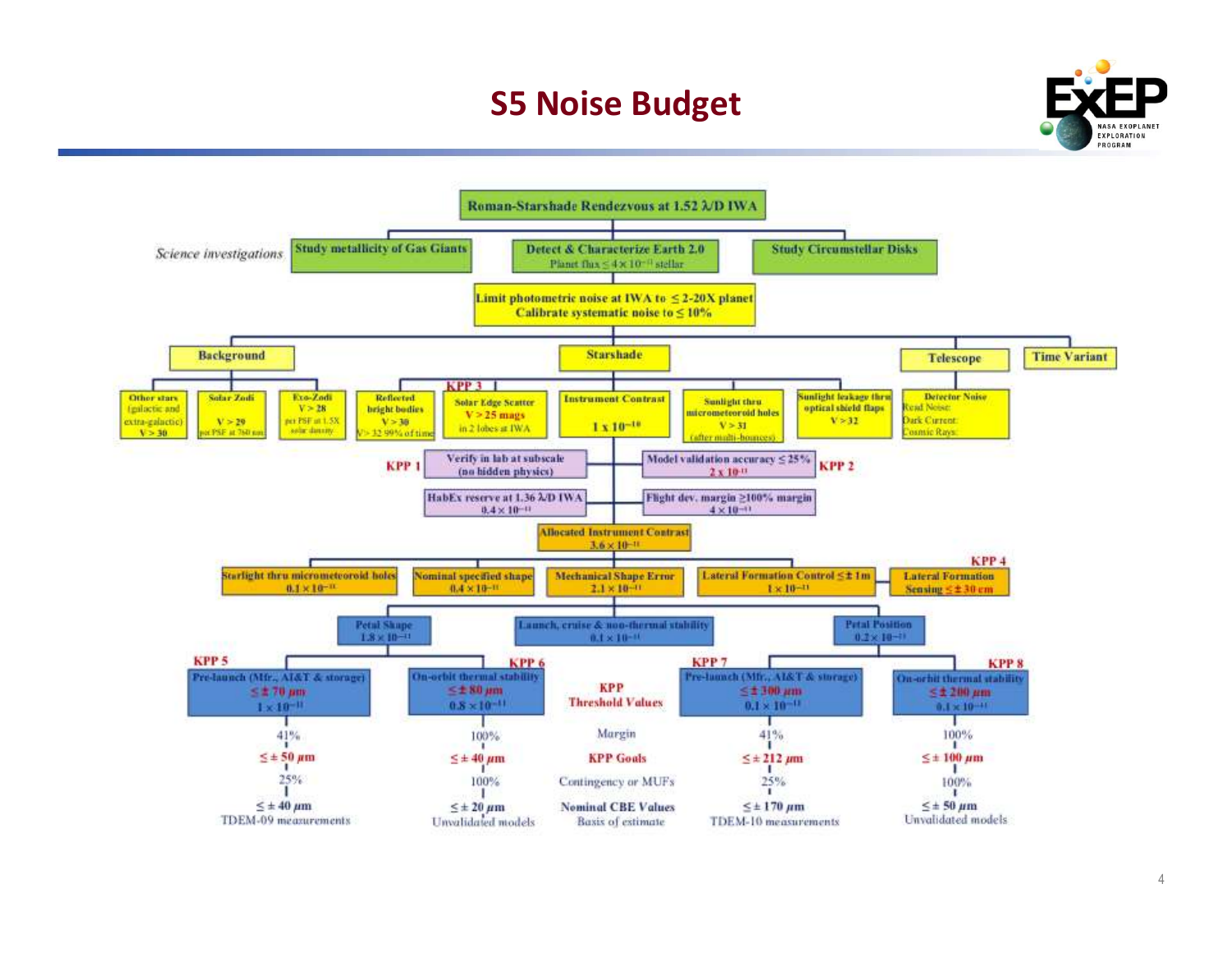

As we learn more about exoplanets and about starshades, we can modify S5's goals and activities to best advance the technology for future mission needs. One mechanism for this is periodic Assessment Reviews: **S5 Adapts to the Changing Exoplem**<br>
As we learn more about exoplanets and about<br>
modify S5's goals and activities to best advance<br>
future mission needs. One mechanism for this<br>
Assessment Reviews:<br>
• First Review was in F SUPER SET A SUPER SERVING THE SERVIE THE SERVIE THE SAMPLET OF RECIDENT OF SAMPLET OF STATIST OF THE SPECIES SERVIER THE CREATIST OF THE SPECIES SERVIER THE REVIEWS:<br>
First Review was in Fall 2019<br>
- Led to the creation of Follow the the end about starshades, we can<br>
modify S5's goals and activities to best advance the technology for<br>
future mission needs. One mechanism for this is periodic<br>
Assessment Reviews:<br>
• First Review was in Fall 20 is we learn more about exoplanets and about starshades, we can<br>odify S5's goals and activities to best advance the technology for<br>ture mission needs. One mechanism for this is periodic<br>ssessment Reviews:<br>First Review was i between muslem and decreases to be the decreasing from the commonly some transition needs. One mechanism for this is periodic seessment Reviews:<br>First Review was in Fall 2019<br>– Led to the creation of this data challenge<br>Se

- -
- - possibly also its goals
	-
- First Review was in Fall 2019<br>• Led to the creation of this data challenge<br>• Second Review will follow the release of the Decadal Survey<br>• Recommendations of DS will certainly impact the timescale of S5 and<br>possibly also Decadal Survey – Led to the creation of this data challenge<br>
– Led to the creation of this data challenge<br>
– Recommendations of DS will certainly impact the timescale of S5 and<br>
possibly also its goals<br>
– Early results from this data cha
	-